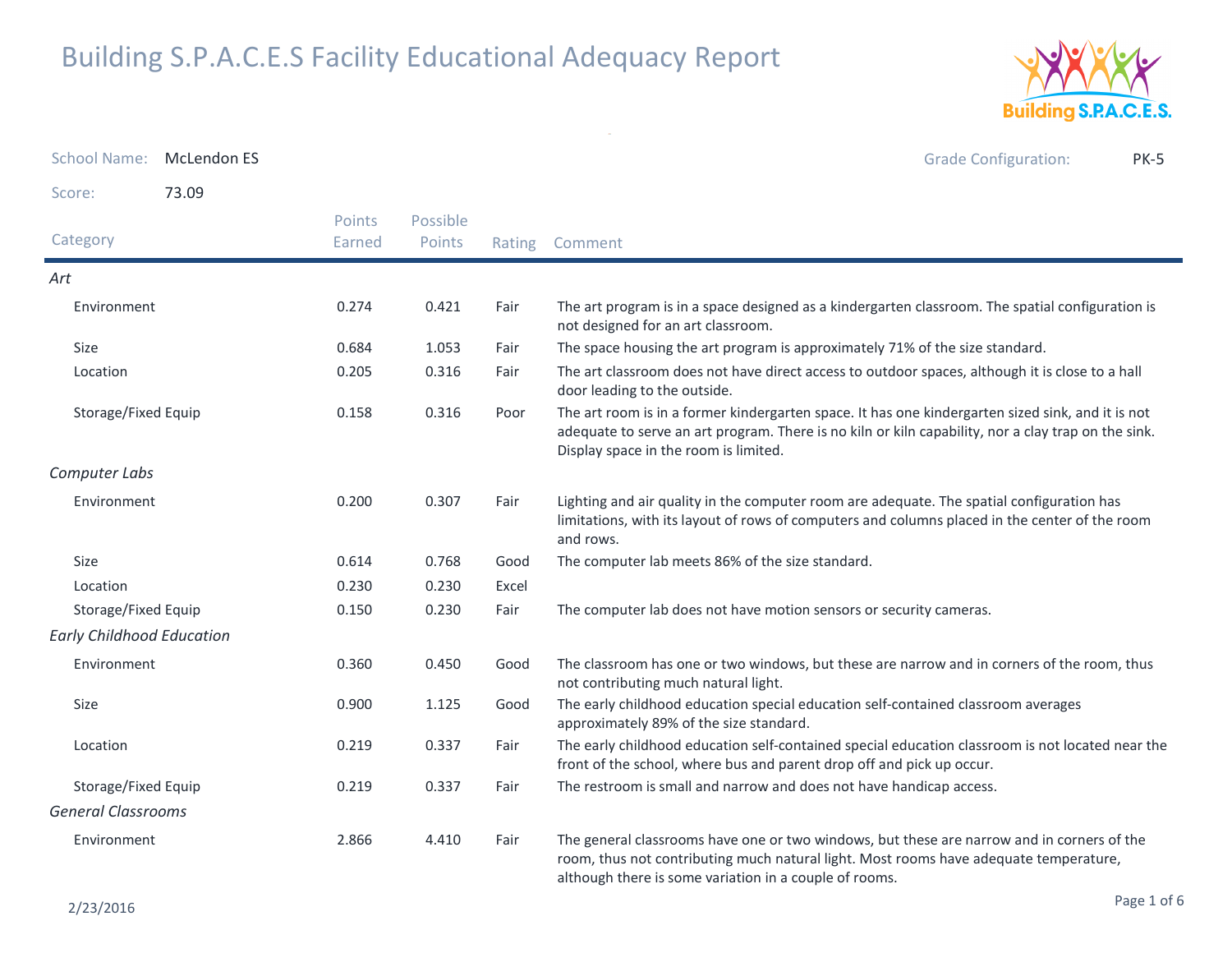

| School Name: McLendon ES            |                                 |                  |                    |        | <b>Grade Configuration:</b><br><b>PK-5</b>                                                                                                                                                                                                                                                                                                                               |
|-------------------------------------|---------------------------------|------------------|--------------------|--------|--------------------------------------------------------------------------------------------------------------------------------------------------------------------------------------------------------------------------------------------------------------------------------------------------------------------------------------------------------------------------|
| Score:                              | 73.09                           |                  |                    |        |                                                                                                                                                                                                                                                                                                                                                                          |
| Category                            |                                 | Points<br>Earned | Possible<br>Points | Rating | Comment                                                                                                                                                                                                                                                                                                                                                                  |
| <b>General Classrooms</b>           |                                 |                  |                    |        |                                                                                                                                                                                                                                                                                                                                                                          |
| Size                                |                                 | 11.025           | 11.025             | Excel  | The general classrooms average approximately 92% of the size standard.                                                                                                                                                                                                                                                                                                   |
| Location                            |                                 | 3.307            | 3.307              | Excel  |                                                                                                                                                                                                                                                                                                                                                                          |
| Storage/Fixed Equip                 |                                 | 2.150            | 3.307              | Fair   | The general classrooms have adequate permanent casework; a few have cabinetry without<br>doors. A majority of the rooms do not have sinks and bubblers. The first grade room is a<br>kindergarten-designed space with a shared restroom. The restroom has two stalls, but those are<br>not gender-specific. Fixed cubbies and coat hook areas are minimal in most rooms. |
| <b>Instructional Resource Rooms</b> |                                 |                  |                    |        |                                                                                                                                                                                                                                                                                                                                                                          |
| Environment                         |                                 | 0.518            | 0.648              | Good   | Most of the instructional resource spaces have one or two windows, but these are narrow and in<br>corners of the room, thus not contributing much natural light. The occupational therapy room<br>does not provide an adequate environment for the program.                                                                                                              |
| Size                                |                                 | 1.296            | 1.620              | Good   | The spaces being used for ELL, special education resource, and early intervention, are in general<br>classroom spaces and are appropriately sized for the programs. The occupational therapy space<br>is in a very small space that is part of the media center and is also used for equipment storage.                                                                  |
| Location                            |                                 | 0.389            | 0.486              | Good   |                                                                                                                                                                                                                                                                                                                                                                          |
| Storage/Fixed Equip                 |                                 | 0.389            | 0.486              | Good   | The occupational therapy space does not have its own storage space; it is in a small space<br>dedicated to media center storage. The other instructional resource spaces have adequate<br>storage.                                                                                                                                                                       |
|                                     | Kindergarten & Pre-Kindergarten |                  |                    |        |                                                                                                                                                                                                                                                                                                                                                                          |
| Environment                         |                                 | 0.300            | 0.375              | Good   | The classrooms have one or two windows, but these are narrow and in corners of the room, thus<br>not contributing much natural light.                                                                                                                                                                                                                                    |
| Size                                |                                 | 0.751            | 0.938              | Good   | The kindergarten rooms average approximately 82% of the size standard.                                                                                                                                                                                                                                                                                                   |
| Location                            |                                 | 0.183            | 0.282              | Fair   | The kindergarten rooms are not located close to the front of the school, where parent and bus<br>drop off and pick up occur.                                                                                                                                                                                                                                             |
| Storage/Fixed Equip                 |                                 | 0.183            | 0.282              | Fair   | The kindergarten rooms have appropriately sized sinks and bubblers; many of the sinks are<br>rusting and showing age. The spaces have minimal cubbies. The spaces have shared restrooms.<br>The restrooms are narrow and not handicap accessible; the two stalls in each one are not gender-<br>specific.                                                                |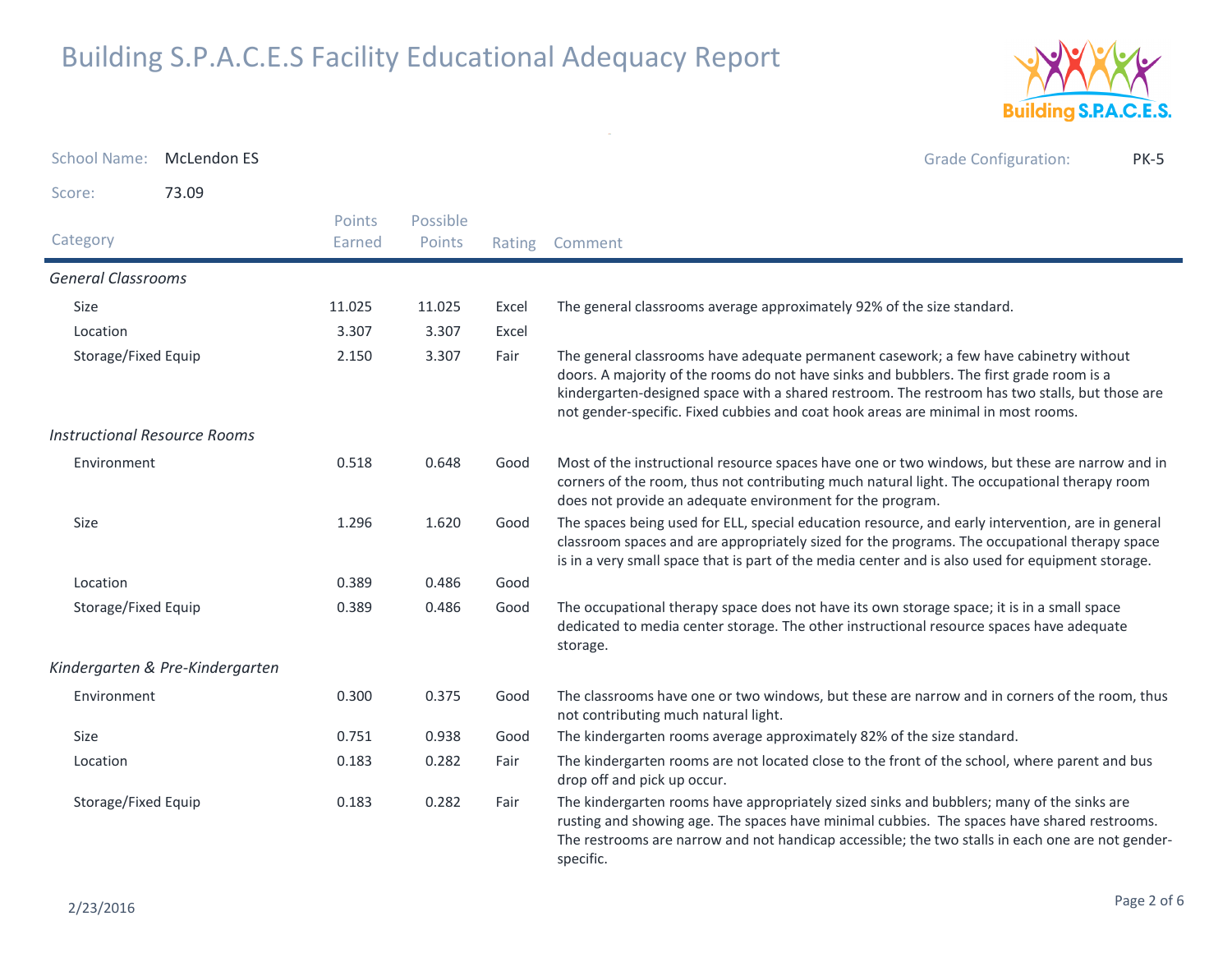

School Name: M<mark>cLendon ES</mark> Grade Configuration: PK-5Score: 73.09**Category**  Rating Comment Possible PointsPoints EarnedLearning EnvironmentLearning Style Variety The aged design of the facility does not support differentiated instruction to accommodate multiple teaching and learning styles. The general classrooms have a uniform, and very basic, layout. There are not interior common areas in the school that can be used as individual work stations for various group sizes or projects.2.2504.500 Interior EnvironmentFair Common areas that have low ceilings and narrow hallways. One hallway that connects to a newer wing of the school has wider circulation, high ceilings and natural light.1.170 $1.800$ Exterior Environment There are several exterior spaces that have the potential to be converted into outdoor learning labs and/or social gathering spaces.1.0801.350 EnvironmentFair While the media center space is inviting in terms of environmental ambience (natural light, temperature, etc.) its small spatial configuration presents challenges to accommodating the instructional programs provided by the space.0.570 $0.877$ Media CenterSizee 1.097 2.193 Poor The media center space is approximately 42% of the size standard. Locationn 1980 0.658 0.658 Excel Storage/Fixed Equip The media center has very limited storage and work space. It has one office area with a sink, but production space is almost non-existent.0.329 $0.658$ MusicEnvironment The music room is in a space designed as a kindergarten classroom; its spatial configuration is not designed for a music room.0.4330.667 Size There is only one of the two music spaces required by standards; the one space is approximately 72% of the size standard.0.8331.667 Location The music space is located in the kindergarten and prekindergarten area and is connected to one of the kindergarten rooms by a shared restroom.0.325 $0.500$ Storage/Fixed Equip The storage space in the music classroom was designed for a kindergarten and is inadequate for the storage needs of a music program. The space does not have acoustical treatments.0.250 $0.500$ Performing ArtsEnvironment 0.4350.544 Good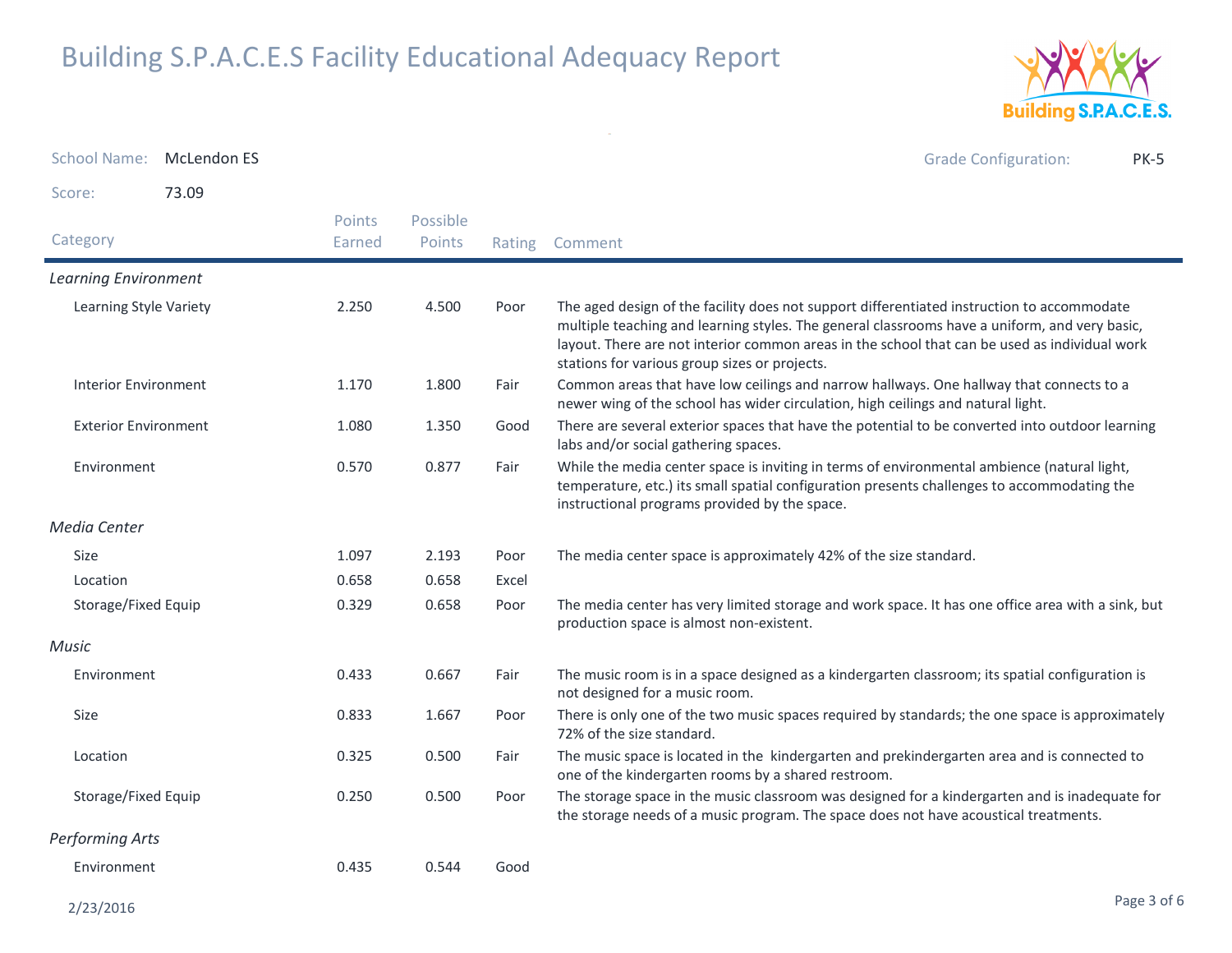2/23/2016



| <b>School Name:</b>       | <b>McLendon ES</b>               |                  |                    |        | <b>Grade Configuration:</b><br><b>PK-5</b>                                                                                                                                                                                                                                                                                  |
|---------------------------|----------------------------------|------------------|--------------------|--------|-----------------------------------------------------------------------------------------------------------------------------------------------------------------------------------------------------------------------------------------------------------------------------------------------------------------------------|
| Score:                    | 73.09                            |                  |                    |        |                                                                                                                                                                                                                                                                                                                             |
| Category                  |                                  | Points<br>Earned | Possible<br>Points | Rating | Comment                                                                                                                                                                                                                                                                                                                     |
| Performing Arts           |                                  |                  |                    |        |                                                                                                                                                                                                                                                                                                                             |
| Size                      |                                  | 0.884            | 1.360              | Fair   | The cafetorium space for performing arts has lights, a curtain and sound, but it does not have a<br>dressing room or other backstage areas.                                                                                                                                                                                 |
| Location                  |                                  | 0.265            | 0.408              | Fair   | There is no restricted access capability to the space for public events.                                                                                                                                                                                                                                                    |
| Storage/Fixed Equip       |                                  | 0.204            | 0.408              | Poor   | Storage space for performing arts is inadequate.                                                                                                                                                                                                                                                                            |
| <b>Physical Education</b> |                                  |                  |                    |        |                                                                                                                                                                                                                                                                                                                             |
| Environment               |                                  | 1.123            | 1.728              | Fair   | The gymnasium is not air conditioned.                                                                                                                                                                                                                                                                                       |
| Size                      |                                  | 3.456            | 4.320              | Good   | The gymnasium meets the minimum range of the size standards for PE spaces.                                                                                                                                                                                                                                                  |
| Location                  |                                  | 1.296            | 1.296              | Excel  |                                                                                                                                                                                                                                                                                                                             |
| Storage/Fixed Equip       |                                  | 0.842            | 1.296              | Fair   | Storage space is very limited for a PE program; some PE equipment is being stored in the girls'<br>restroom of the gym.                                                                                                                                                                                                     |
| <b>Science</b>            |                                  |                  |                    |        |                                                                                                                                                                                                                                                                                                                             |
| Environment               |                                  | 0.360            | 0.450              | Good   |                                                                                                                                                                                                                                                                                                                             |
| <b>Size</b>               |                                  | 1.125            | 1.125              | Excel  |                                                                                                                                                                                                                                                                                                                             |
| Location                  |                                  | 0.270            | 0.337              | Good   | It does not have direct exterior access.                                                                                                                                                                                                                                                                                    |
| Storage/Fixed Equip       |                                  | 0.219            | 0.337              | Fair   | The space has adequate storage for a science program, and a science sink. Safety equipment is<br>lacking.                                                                                                                                                                                                                   |
|                           | Self-Contained Special Education |                  |                    |        |                                                                                                                                                                                                                                                                                                                             |
| Environment               |                                  | 0.281            | 0.432              | Fair   | The spatial configuration of the rooms, designed as general classrooms, do not align well with<br>the self contained special education programs currently being delivered in them. The classrooms<br>have one or two windows, but these are narrow and in corners of the room, thus not<br>contributing much natural light. |
| Size                      |                                  | 0.702            | 1.080              | Fair   | There is no family living center space at the school, as required by standards where a self-<br>contained special education program exists. The current spaces, housed in spaces designed as<br>general classrooms, meet approximately 76% of size standards.                                                               |
| Location                  |                                  | 0.259            | 0.324              | Good   |                                                                                                                                                                                                                                                                                                                             |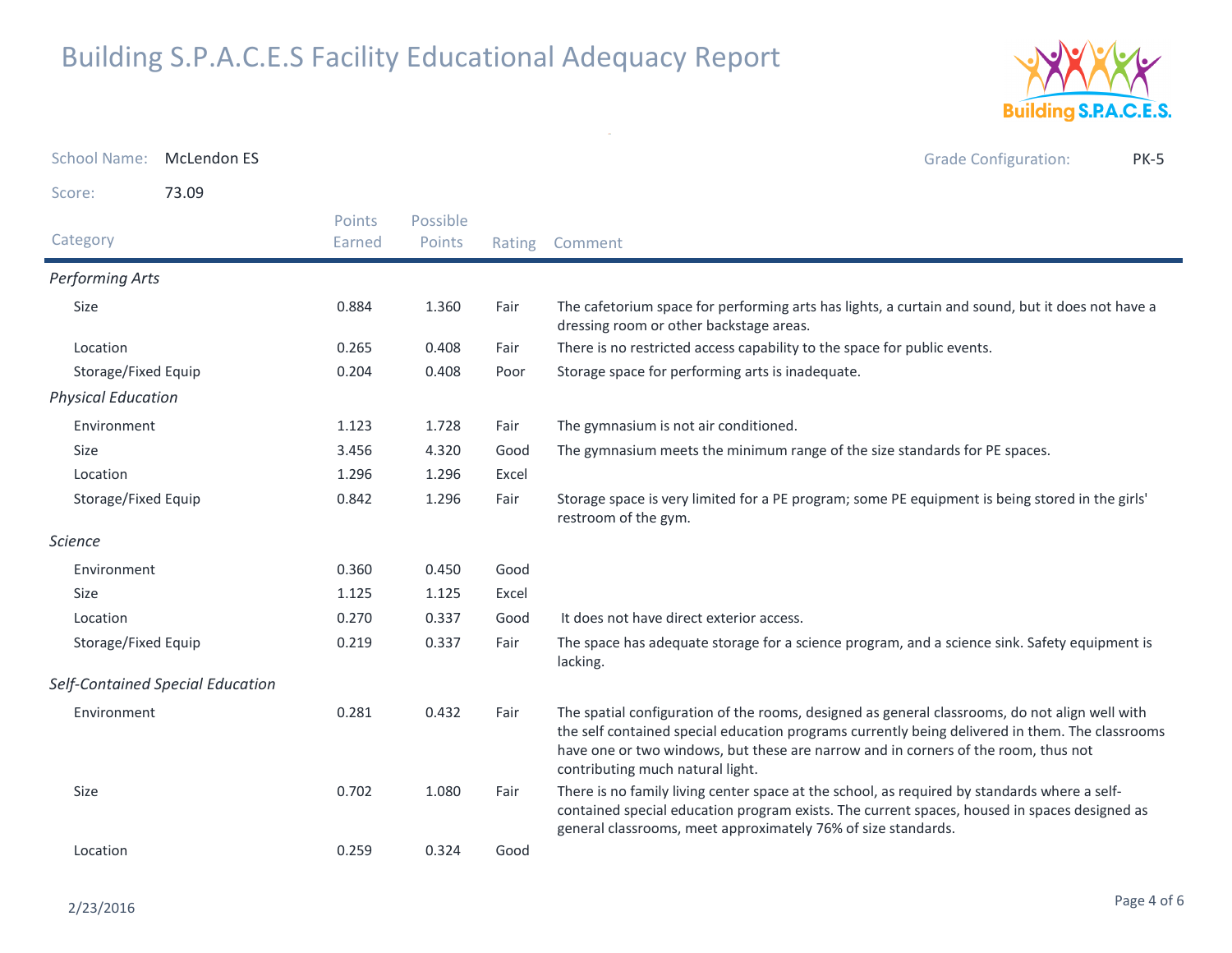

| School Name:                    | <b>McLendon ES</b>               |                         |                    |        | <b>Grade Configuration:</b><br><b>PK-5</b>                                                                                                                                                                                                                                                                                                                                                                                                                           |
|---------------------------------|----------------------------------|-------------------------|--------------------|--------|----------------------------------------------------------------------------------------------------------------------------------------------------------------------------------------------------------------------------------------------------------------------------------------------------------------------------------------------------------------------------------------------------------------------------------------------------------------------|
| Score:                          | 73.09                            |                         |                    |        |                                                                                                                                                                                                                                                                                                                                                                                                                                                                      |
| Category                        |                                  | <b>Points</b><br>Earned | Possible<br>Points | Rating | Comment                                                                                                                                                                                                                                                                                                                                                                                                                                                              |
|                                 | Self-Contained Special Education |                         |                    |        |                                                                                                                                                                                                                                                                                                                                                                                                                                                                      |
| Storage/Fixed Equip             |                                  | 0.162                   | 0.324              | Poor   | The self-contained special education classrooms are in spaces designed as general classrooms.<br>These do not have adequate storage spaces for many of the equipment and supplies used and<br>needed by special education students. The rooms have restrooms, but they are aged and narrow<br>and not handicap accessible. There is a sink in each room but it does not have hot water. There is<br>no changing table or other components of a family living center. |
| <b>Non-Instructional Spaces</b> |                                  |                         |                    |        |                                                                                                                                                                                                                                                                                                                                                                                                                                                                      |
| Administration                  |                                  | 1.151                   | 2.302              | Poor   | The administration area is very small, more offices are needed. There is no conference room.                                                                                                                                                                                                                                                                                                                                                                         |
| Cafeteria                       |                                  | 3.600                   | 4.500              | Good   | The cafeteria does not have storage space for tables and chairs.                                                                                                                                                                                                                                                                                                                                                                                                     |
| Food Service and Prep           |                                  | 2.792                   | 5.584              | Poor   | The kitchen/food prep area is small. The freezer is very small. The dry storage area is small. The<br>delivery dock area door does not have a bell to ring or a peephole. There is no ramp-type<br>delivery dock; the dock is high and narrow and one end has steps.                                                                                                                                                                                                 |
| Clinic                          |                                  | 0.342                   | 0.526              | Fair   | The clinic space is very small and without a formal nurses office. There is one cot. There is no<br>separation area for the cot. The clinic does not have a restroom. It does have a sink with hot<br>water.                                                                                                                                                                                                                                                         |
| Counseling                      |                                  | 0.171                   | 0.263              | Fair   | There is a counseling space but it is all in one room.                                                                                                                                                                                                                                                                                                                                                                                                               |
|                                 | <b>Custodial and Maintenance</b> | 0.360                   | 0.450              | Good   |                                                                                                                                                                                                                                                                                                                                                                                                                                                                      |
| <b>Student Restrooms</b>        |                                  | 0.639                   | 0.798              | Good   | The restrooms in the common areas of the school do have some handicap accessible stalls, but<br>these are not ADA compliant.                                                                                                                                                                                                                                                                                                                                         |
|                                 | Faculty Work Space and Toilets   | 0.570                   | 1.140              | Poor   | The teachers' work room is actually a work "space", in a small hallway/common area used to<br>access the faculty restrooms and lounge. It is separated from general hallways, behind an<br>administration area door.                                                                                                                                                                                                                                                 |
| <b>Outside Spaces</b>           |                                  |                         |                    |        |                                                                                                                                                                                                                                                                                                                                                                                                                                                                      |
| Vehicular Traffic               |                                  | 0.900                   | 1.800              | Poor   | There is only one space for traffic routing; buses and parents must be co-mingled for drop off<br>and pick up in the same location.                                                                                                                                                                                                                                                                                                                                  |
| Pedestrian Traffic              |                                  | 0.438                   | 0.876              | Poor   | Pedestrian traffic is located in the front of the school, and uses the same routes as parent drop<br>off and pick up and bus drop off and pick up.                                                                                                                                                                                                                                                                                                                   |
| Parking                         |                                  | 0.475                   | 0.731              | Fair   | There is off street parking, but it is not sufficient for all faculty and staff.                                                                                                                                                                                                                                                                                                                                                                                     |